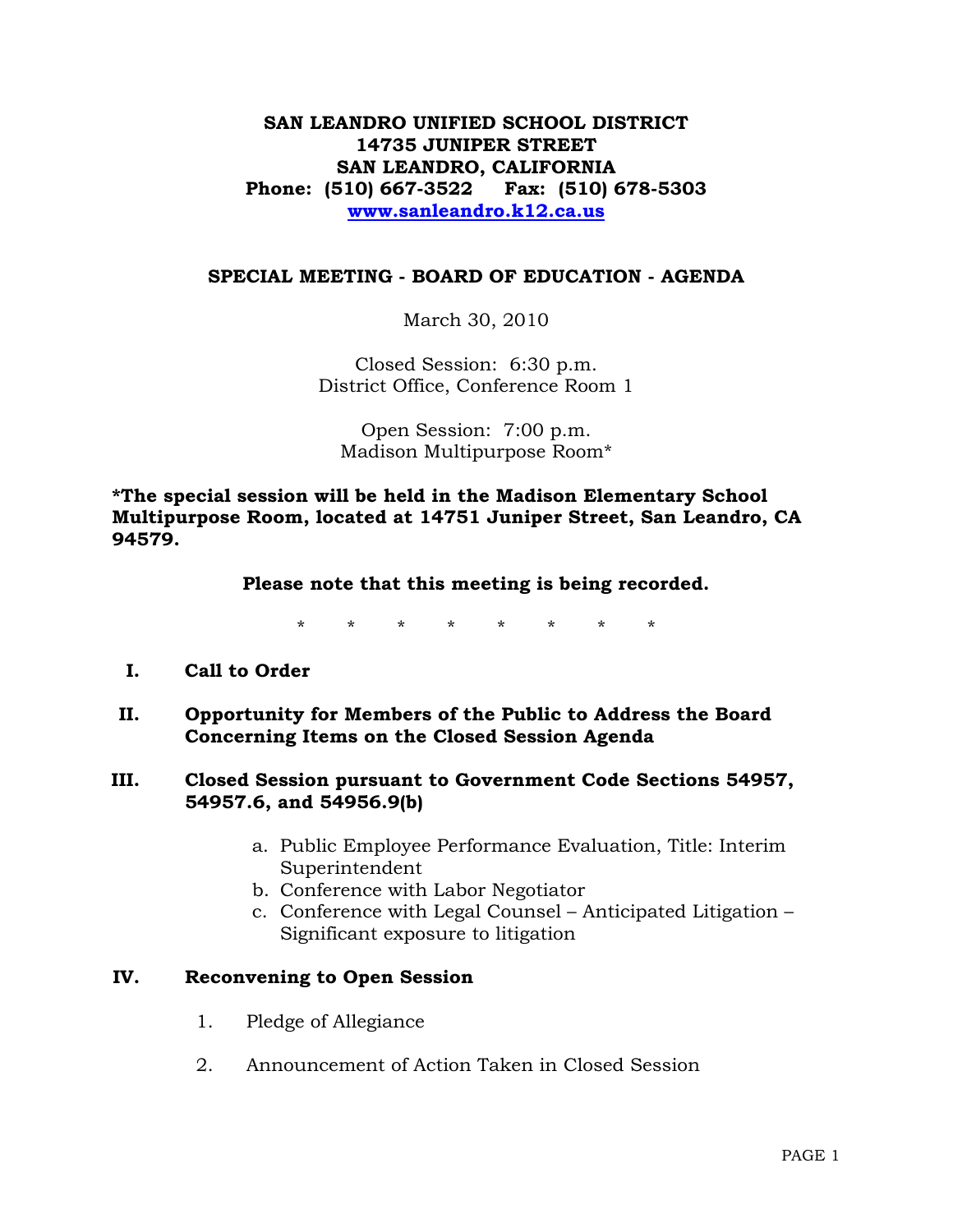3. Legal Statement Concerning Suggestions and Comments on Agenda/Non-Agenda Items

 Members of the audience who wish to address the Board are asked to complete the yellow card available at the entrance and submit it to the Board President. Speakers who have completed the card will be called when the item is reached on the agenda or, for non-agenda items, during the Public Testimony. Cards are to be turned in before the item is reached on the agenda. Please note that this meeting is being recorded. State law prohibits the Board of Education from taking any action on or discussing items that are not on the posted agenda except to A) briefly respond to statements made or questions posed by the public in attendance; B) ask questions for clarification; C) provide a reference to a staff member or other resource for factual information in response to the inquiry; or D) ask a staff member to report back on the matter at the next meeting and/or put it on a future agenda. (Government Code Section 54954.2(a))

# **V. 7:00-7:05 p.m. CONSENT ITEM**

These items are considered routine and may be enacted by a single motion. At the request of any member of the board, any time on the consent agenda shall be removed and given individual consideration for action as a regular agenda item.

Educational Services

| $3.1 - C$       | <b>Staff Recommendation:</b>              |        |      |  |
|-----------------|-------------------------------------------|--------|------|--|
| Resolution #10- | Adopt Resolution #10-22 "Art IS Education |        |      |  |
| 22 "Art IS"     | 2010: Ten Years and Growing."             |        |      |  |
| Education 2010: |                                           |        |      |  |
| Ten Years and   |                                           |        |      |  |
| Growing"        | Motion                                    | Second | Vote |  |

## **VI. 7:05-7:25 p.m. PRESENTATION**

 The Board of Education seeks to continue examination and discussion of the first through third grade staggered reading schedule. Staff will present additional information that has been obtained since the Board presentation on February 9, 2010. The presentation will include information such as: